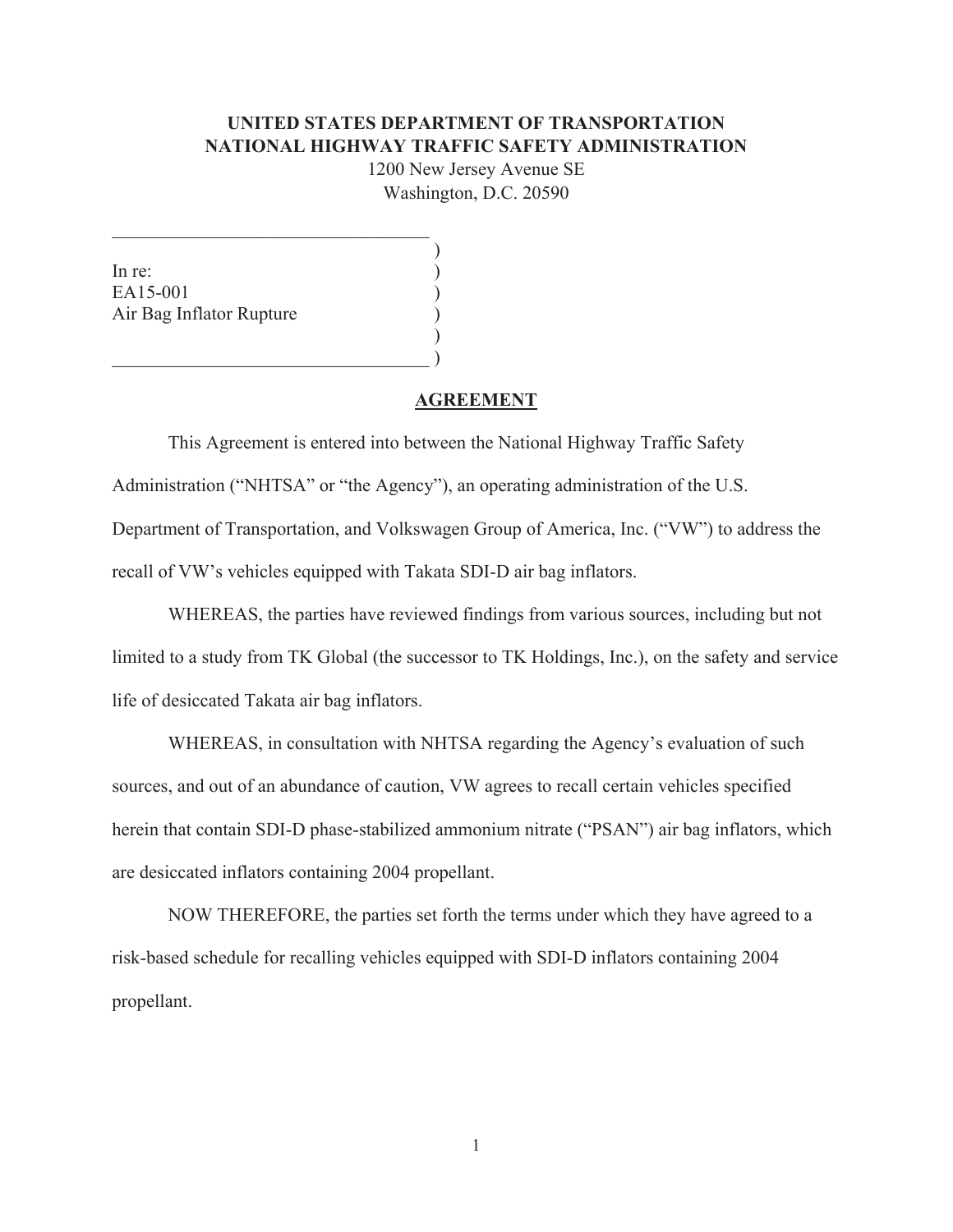### **I. Legal Authority**

1. NHTSA and VW make this agreement, in light of NHTSA's authority under the National Traffic and Motor Vehicle Safety Act of 1966, as amended and recodified (the "Safety Act"), 49 U.S.C. Chapter 301*,* as delegated by the Secretary of Transportation, 49 C.F.R. §§ 1.95, 501.2, to inspect and investigate, 49 U.S.C. § 30166(b)(l), to ensure that vehicles and equipment containing safety-related defects are recalled, 49 U.S.C. §§ 30118-30120, to ensure the adequacy of recalls, 49 U.S.C.  $\S$  30120(c), to accelerate remedy programs, 49 U.S.C.  $\S$ 30120(c)(3), and to require any person to file reports or answers to specific questions, 49 U.S.C.  $§$  30166(g).

## **II. Terms of Agreement**

2. VW agrees to file three Defect Information Reports ("DIRs"), pursuant to 49

|  |  |  | C.F.R. Part 573, as set forth in the following schedule: |  |
|--|--|--|----------------------------------------------------------|--|
|--|--|--|----------------------------------------------------------|--|

| <b>DIR Deadline</b> | <b>Description of DIR Filing Commitment<sup>1</sup></b>         |
|---------------------|-----------------------------------------------------------------|
| December $31, 2020$ | All Model Year 2012-2014 vehicles containing SDI-D inflators    |
|                     | installed in the vehicles as original equipment                 |
| January 1, 2023     | All Model Year 2015-2016 vehicles containing SDI-D inflators    |
|                     | installed in the vehicles as original equipment                 |
| January 1, 2025     | All other vehicles of any Model Year containing SDI-D inflators |

The filing of DIRs by VW trigger its obligations to conduct recalls under 49 U.S.C. §§ 30118-20 and 49 C.F.R. Parts 573 and 577.

3. To the maximum extent possible, VW agrees to take measures necessary to acquire in a reasonably expeditious manner and sustain its supply of remedy parts, to enable it to provide those remedy parts to dealers to remedy vehicles after each DIR launch without delay or disruption. To the extent necessary, VW agrees to allocate remedy parts based on risk, considering vehicle age and geographic location.

 $<sup>1</sup>$  A complete list of the vehicles in each DIR group is attached hereto as Annex A.</sup>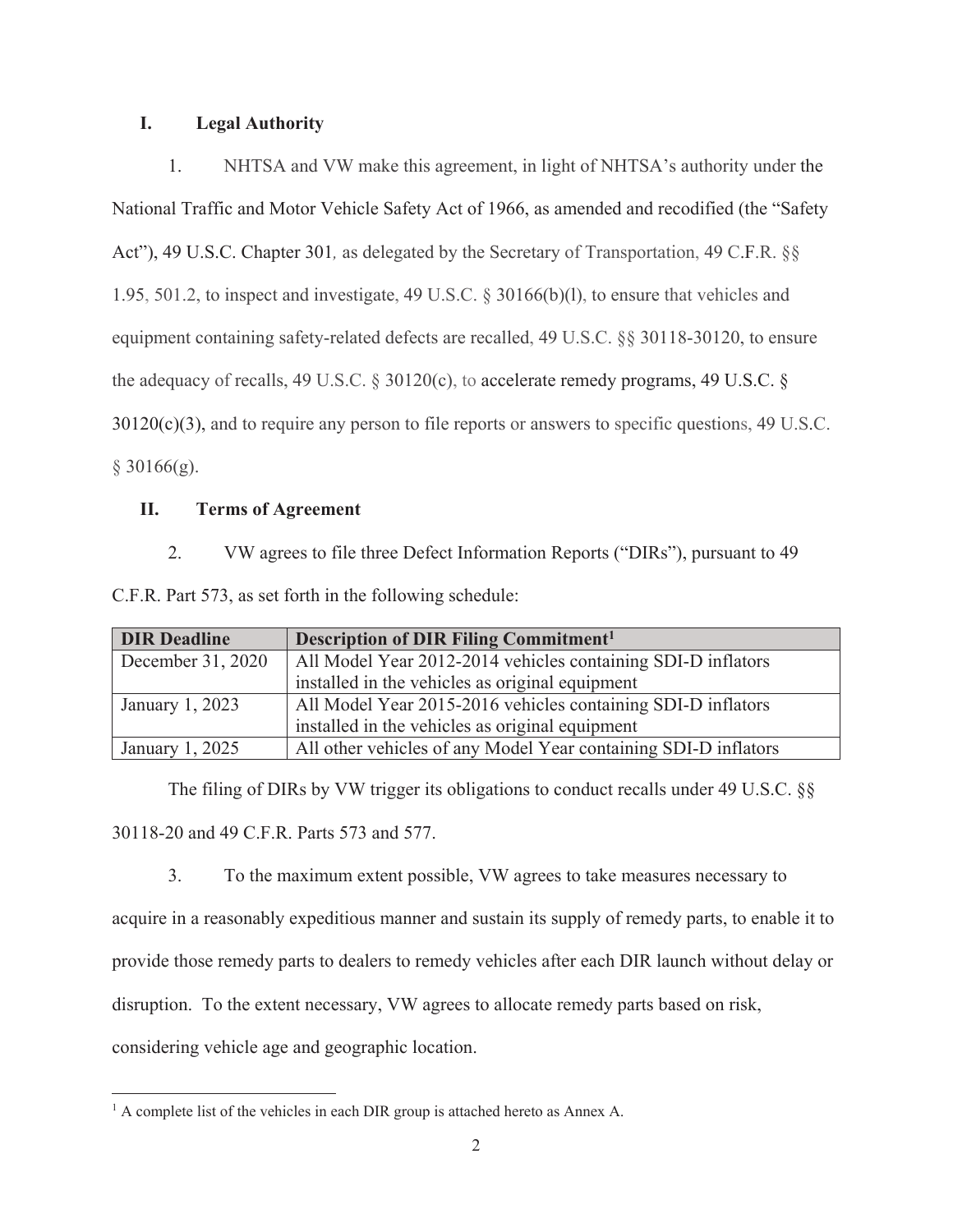4. A modification or amendment to this Agreement, including the recalls and dates specified in Paragraph 2 ("Covered DIRs"), is subject to the agreement of both parties. Notwithstanding that:

- a. VW agrees to consult with NHTSA regarding the potential acceleration of the Covered DIRs by filing them at an earlier date, if VW determines that it has a sufficient supply of remedy parts available to do so without negatively affecting supply for vehicles already under recall.
- b. VW may present additional test data, analysis, information regarding supply shortages, or other relevant and appropriate evidence to NHTSA to modify or amend a Covered DIR or defer certain vehicles to a later Covered DIR filing date.
- c. The parties agree to work together in good faith if any modifications or amendments to this Agreement become necessary or desirable as a consequence of events beyond the parties' reasonable control.

5. VW agrees to continue to monitor its vehicles equipped with Takata SDI-D air bag inflators and to update NHTSA on the progress and findings of that work. To that end, VW agrees to submit a monitoring protocol to NHTSA, developed in consultation with NHTSA.

6. VW acknowledges that nothing in this Agreement alters its legal obligations under the Safety Act and related regulations to recall vehicles when it learns they contain a defect and decides in good faith that the defect is related to motor vehicle safety. Should further monitoring, investigation, or other available information reveal an unreasonable risk to safety within the meaning of the Safety Act based on the occurrence of field ruptures, testing, or other information, VW will file a DIR (pursuant to 49 C.F.R. Part 573) earlier than the otherwise applicable deadline above in Paragraph 2.

3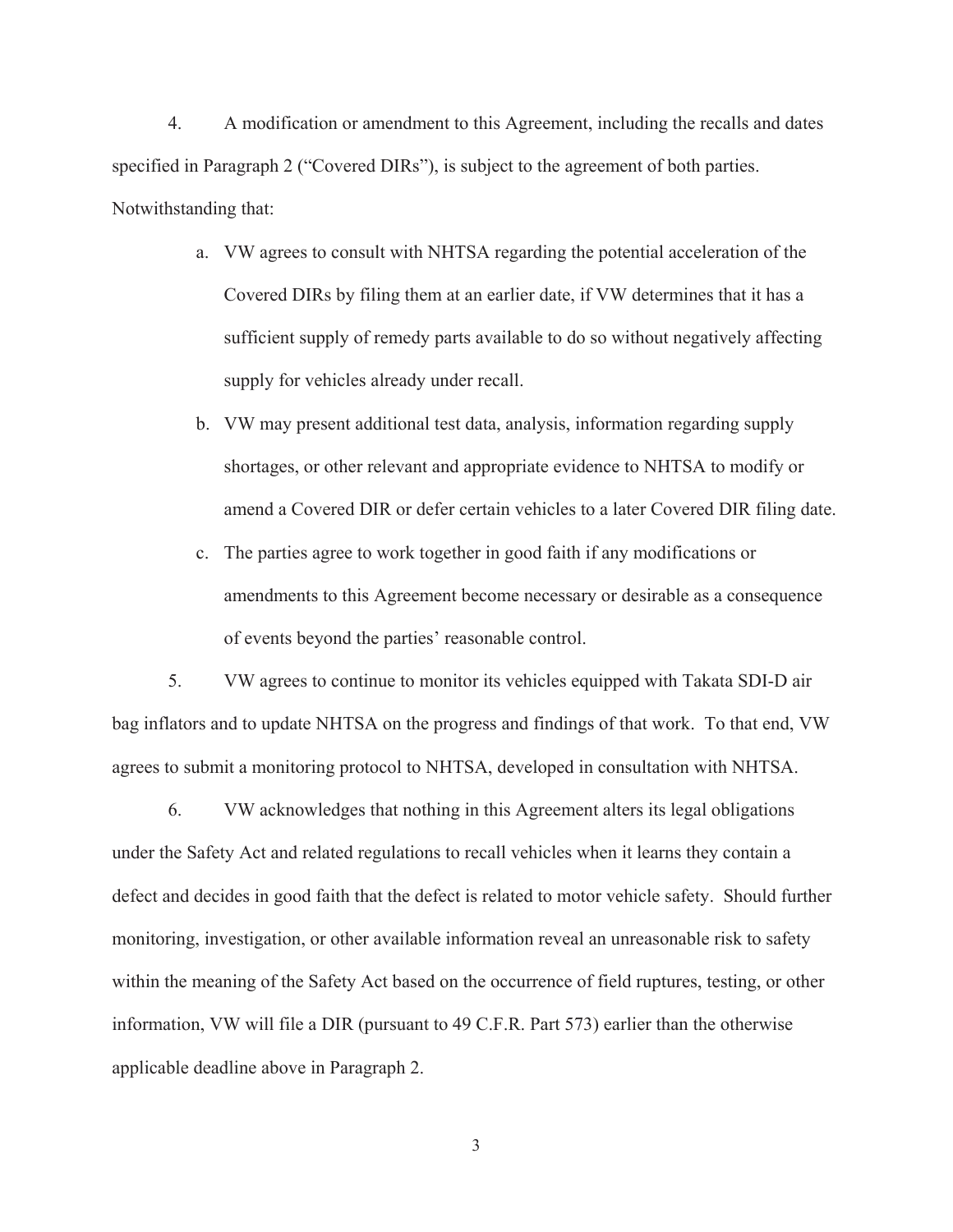### **III. Miscellaneous**

7. This Agreement cannot be modified, amended, or waived except by an instrument in writing signed by the parties.

8. Nothing in this Agreement shall be interpreted or construed in a manner inconsistent with, or contravening, any federal law, rule, or regulation at the time of the execution of this Agreement, or as amended thereafter.

9. Nothing in this Agreement relieves VW of its obligation to submit any other reports or satisfy any other obligations required by law.

10. Should any condition or other provision contained herein be held invalid, void, or illegal by any court of competent jurisdiction, it shall be deemed severable from the remainder of this Agreement and shall in no way affect, impair, or invalidate any other provision of this Agreement.

11. This Agreement shall be effective upon execution by both VW and NHTSA. Any breach of the obligations under this Agreement may, at NHTSA's option, be immediately enforceable in any United States District Court. VW agrees that it will not raise any objection as to venue.

12. This Agreement has been negotiated and prepared by both VW and NHTSA. If any of the Agreement's provisions require a court's interpretation, no ambiguity found in this Agreement shall be construed against the drafter.

13. The parties who are the signatories to this Agreement have the legal authority to enter into this Agreement, and each party has authorized its undersigned to execute this Agreement on its behalf.

4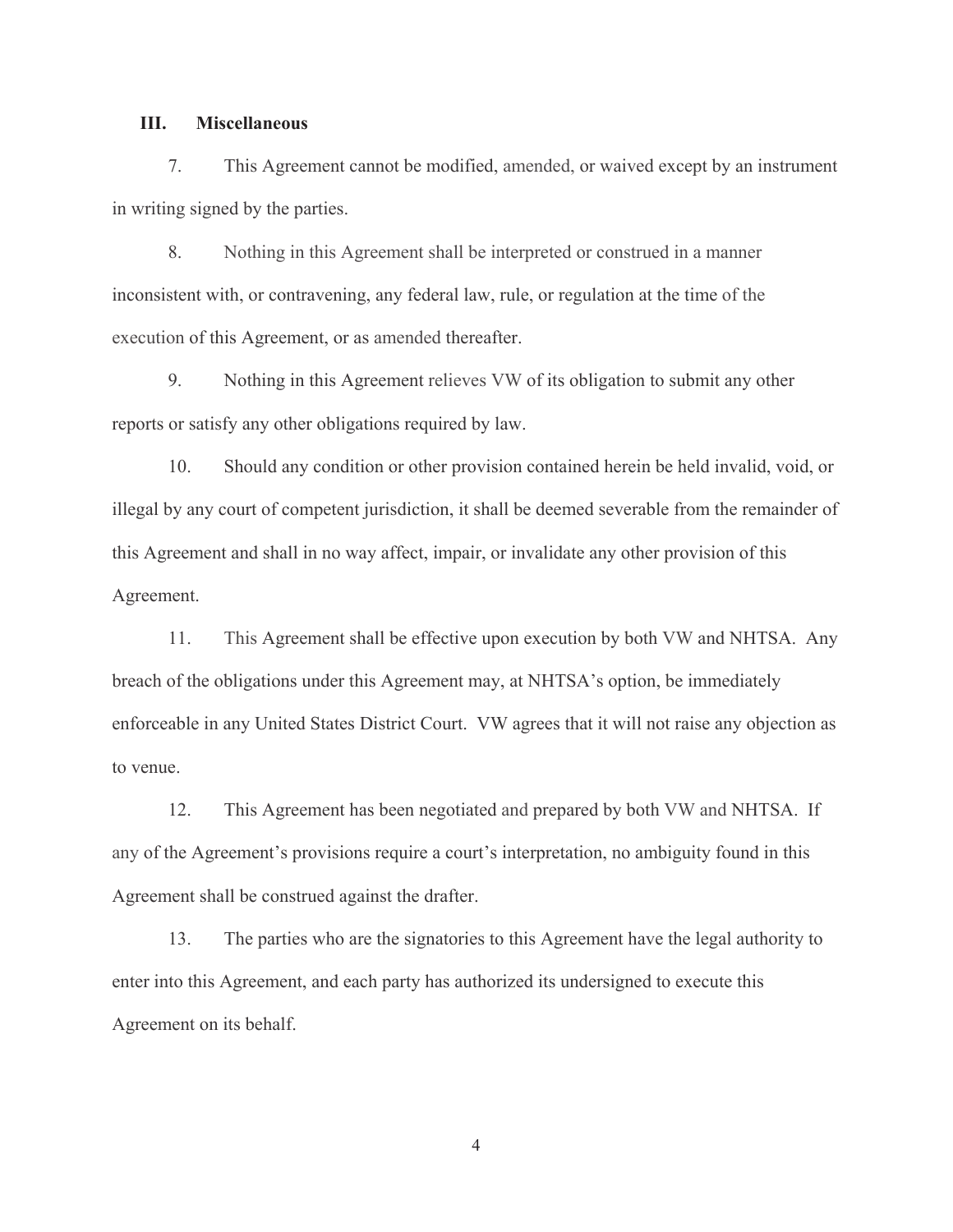14. This Agreement may be executed in counterparts, each of which shall be considered effective as an original signature.

15. This Agreement is a fully integrated agreement and shall in all respects be interpreted, enforced, and governed under the federal law of the United States. This Agreement sets forth the entire agreement between the parties with regard to the subject matter hereof. There are no promises, agreements, or conditions, express or implied, other than those set forth in this Agreement.

## NATIONAL HIGHWAY TRAFFIC SAFETY ADMINISTRATION, U.S. DEPARTMENT OF TRANSPORTATION

| Dated: | May 5, 2020 | Digitally signed by James Owens<br>James Owens Lames Owens, o, OU-NHTSA,<br>By:<br>Date: 2020.05.05 09:25:52 -04'00'                                                                                                     |
|--------|-------------|--------------------------------------------------------------------------------------------------------------------------------------------------------------------------------------------------------------------------|
|        |             | James C. Owens<br>Deputy Administrator                                                                                                                                                                                   |
| Dated: | May 5, 2020 | Digitally signed by JONATHAN<br><b>JONATHAN CHARLES</b><br><b>CHARLES MORRISON</b><br><b>MORRISON</b><br>Date: 2020.05.05 09:18:43 -04'00'<br>$\rm\,By:$<br>Jonathan C. Morrison<br><b>Chief Counsel</b>                 |
| Dated: | May 5, 2020 | <b>KERRY E</b><br>Digitally signed by KERRY E<br><b>KOLODZIEJ</b><br><b>KOLODZIEJ</b><br>Date: 2020.05.05 09:07:28 -04'00'<br>Bv:<br>Kerry Kolodziej<br><b>Assistant Chief Counsel</b><br>for Litigation and Enforcement |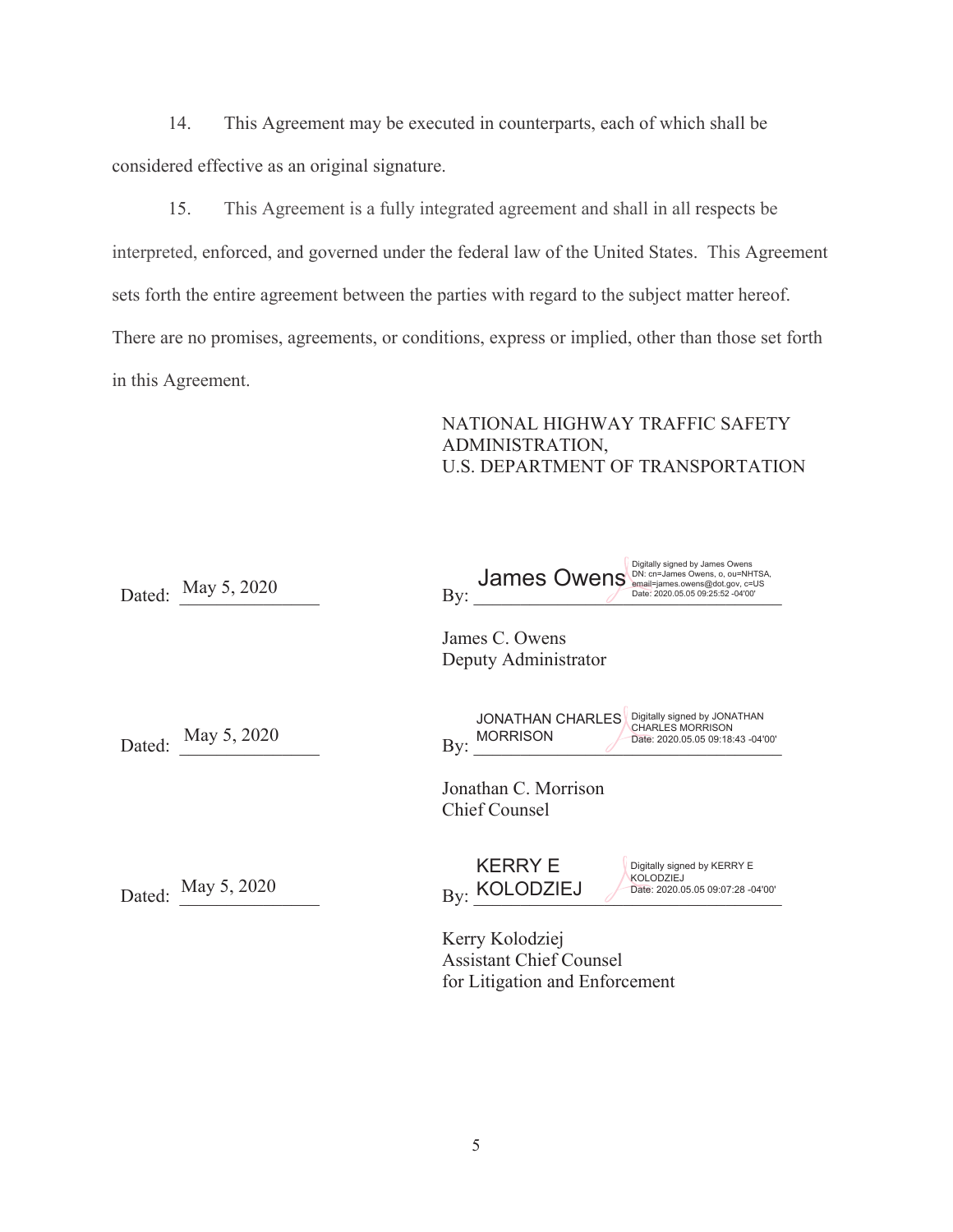Dated: May 5, 2020 Digitally signed by STEPHEN HENCH Date: 2020.05.05 08:56:27 -04'00'

Stephen Hench Trial Attorney

# VOLKSWAGEN GROUP OF AMERICA, INC.

| Dated: | April 30, 2020        | Digitally signed by Sandvig Christopher<br>Sandvig Christopher<br>VWPKI 930CBB999E53339A<br><b>VWPKI</b><br>DN: dc=vwg, cn=Sandvig Christopher<br>VWPKI 930CBB999E53339A<br>930CBB999E53339A<br>$\rm\,By:$<br>Date: 2020.04.30 14:20:47 -04'00' |
|--------|-----------------------|-------------------------------------------------------------------------------------------------------------------------------------------------------------------------------------------------------------------------------------------------|
|        |                       | Christopher T. Sandvig<br>Director, Group Customer Protection                                                                                                                                                                                   |
| Dated: | April 30, 2020        | Digitally signed by Klapper Antony<br><b>Klapper Antony VWPKI</b><br>VWPKI A57DB1BAB1F6DD4E<br>A57DB1BAB1F6DD4E<br>Date: 2020.04.30 13:06:39 -04'00'<br>By:                                                                                     |
|        |                       | Antony J. Klapper<br>Deputy General Counsel, Product Liability and<br>Regulatory                                                                                                                                                                |
|        | Dated: April 30, 2020 | Brian Kapatkin Digitally signed by Brian Kapatkin<br>By:                                                                                                                                                                                        |
|        |                       | Brian J. Kapatkin<br>Corporate Counsel, Product Regulatory                                                                                                                                                                                      |